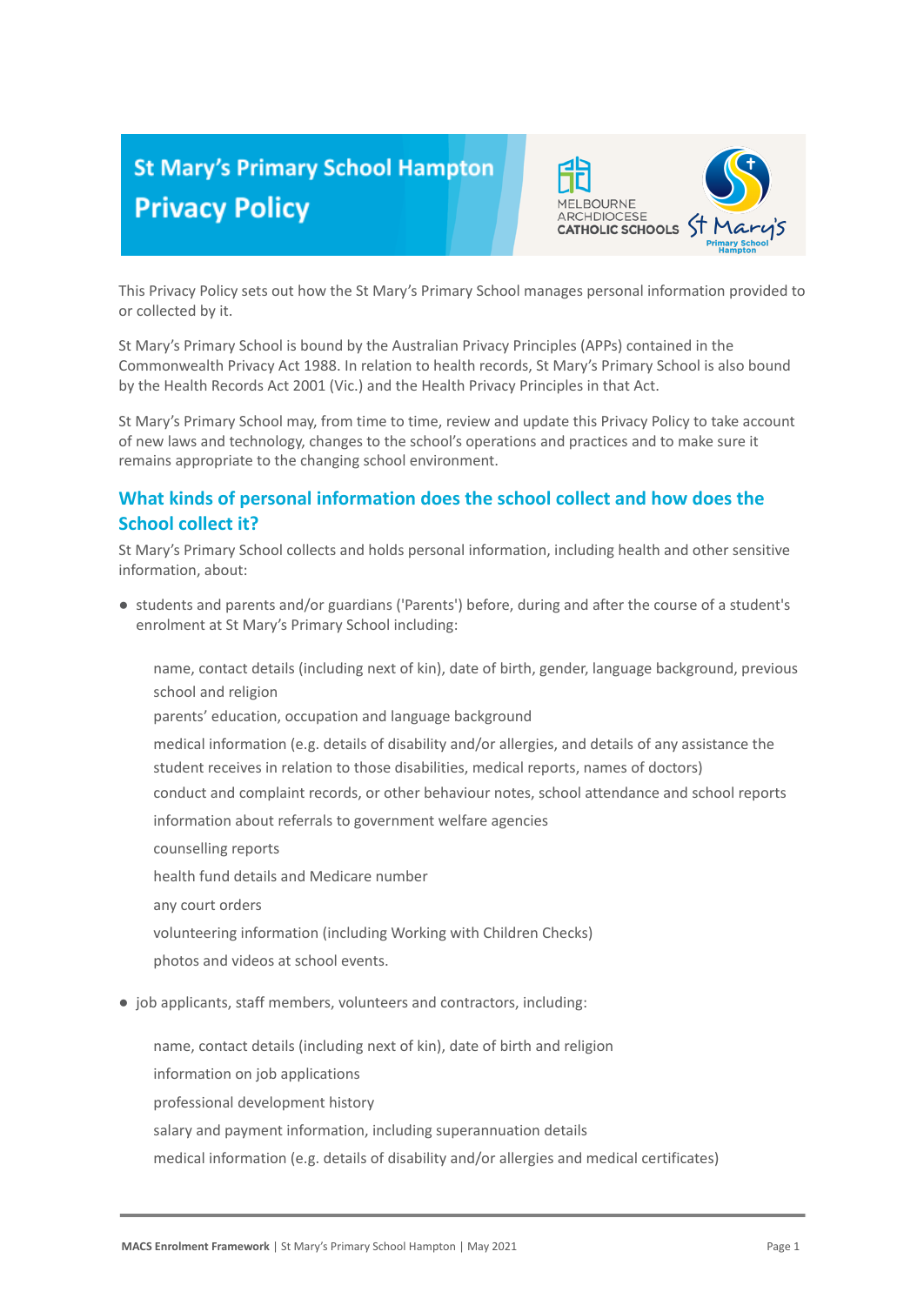-complaint records and investigation reports

leave details

-photos and videos at school events

workplace surveillance information

work emails and private emails (when using work email address) and internet browsing history

other people who come into contact with St Mary's Primary School, including name and contact details and any other information necessary for the particular contact with St Mary's Primary School.

#### **Personal Information you provide**

St Mary's Primary School will generally collect personal information held about an individual by way of forms filled out by Parents or students, face-to-face meetings and interviews, emails and telephone calls. On occasions people other than Parents and students (such as job applicants and contractors) provide personal information to St Mary's Primary School.

#### **Personal Information provided by other people**

In some circumstances, St Mary's Primary School may be provided with personal information about an individual from a third party, for example a report provided by a medical professional or a reference from another school The type of information St Mary's Primary School may collect from another school may include:

- academic records and/or achievement levels
- information that may be relevant to assisting the new school meet the needs of the student including any adjustments

#### **Exception in relation to employee records**

Under the Privacy Act, the Australian Privacy Principles do not apply to an employee record. As a result, this Privacy Policy does not apply to St Mary's Primary School's treatment of an employee record where the treatment is directly related to a current or former employment relationship between St Mary's Primary School and the employee. St Mary's Primary School handles staff health records in accordance with the Health Privacy Principles in the Health Records Act 2001 (Vic.).

#### **Anonymity**

St Mary's Primary School needs to be able to identify individuals with whom it interacts and to collect identifiable information about them to facilitate the delivery of schooling to its students and its educational and support services, conduct the job application process and fulfil other obligations and processes. However, in some limited circumstances some activities and interactions with St Mary's Primary School may be done anonymously where practicable, which may include making an inquiry, complaint or providing feedback.

# **How will the school use the personal information you provide?**

St Mary's Primary School will use personal information it collects from you for the primary purpose of collection, and for such other secondary purposes that are related to the primary purpose of collection and reasonably expected by you, or to which you have consented.

Students and Parents: In relation to personal information of students and Parents, the School's primary purpose of collection is to enable St Mary's Primary School to provide schooling to students enrolled at the school (including educational and support services for the student), exercise its duty of care and perform necessary associated administrative activities which will enable students to take part in all the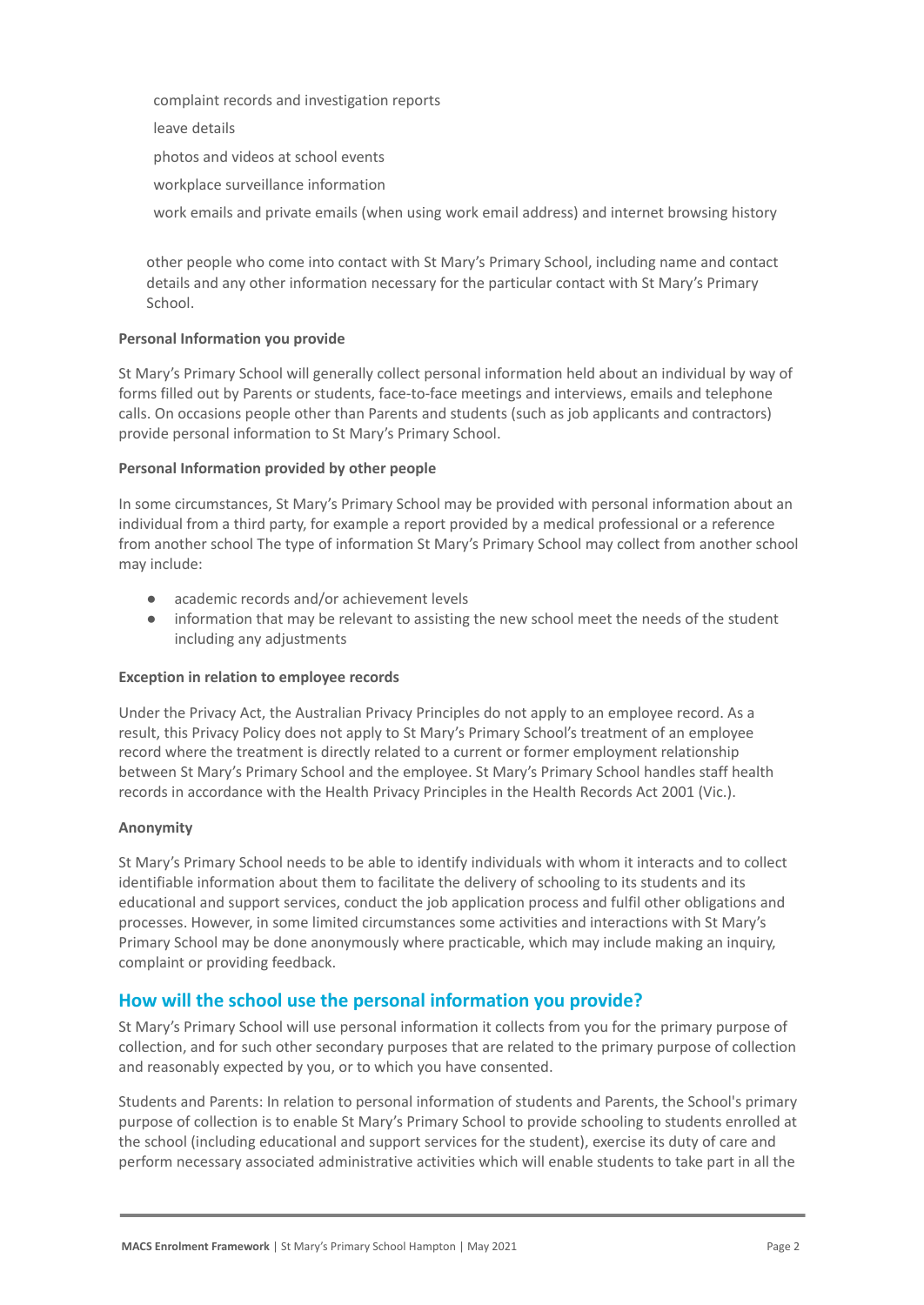activities of the school. This includes satisfying the needs of Parents, the needs of the student and the needs of St Mary's Primary School throughout the whole period the student is enrolled at the school.

The purposes for which St Mary's Primary School uses personal information of students and Parents include:

- to keep Parents informed about matters related to their child's schooling, through correspondence, newsletters and magazines
- day-to-day administration of the school
- looking after students' educational, social and medical wellbeing
- seeking donations and marketing for the school
- to satisfy the school's legal obligations and allow the school to discharge its duty of care
- to satisfy the school service providers' legal obligations, including the Catholic Education Commission of Victoria Ltd (CECV) and the Catholic Education Offices.

In some cases where St Mary's Primary School requests personal information about a student or Parent, if the information requested is not provided, the school may not be able to enroll or continue the enrolment of the student or permit the student to take part in a particular activity.

#### **Job applicants and contractors**

In relation to personal information of job applicants and contractors, St Mary's Primary School's primary purpose of collection is to assess and (if successful) to engage the applicant, or contractor, as the case may be.

The purposes for which St Mary's Primary School uses personal information of job applicants and contractors include:

- administering the individual's employment or contract, as the case may be
- for insurance purposes
- seeking donations and marketing for the school
- satisfying the school's legal obligations, for example, in relation to child protection legislation.

# **Volunteers**

The St Mary's Primary School also obtains personal information about volunteers who assist the school in its functions or conduct associated activities, such as [include any alumni associations], to enable the School and the volunteers to work together, to confirm their suitability and to manage their visits.

# **Counsellors**

The St Mary's Primary School contracts with external providers to provide counselling services for some students. The principal may require the Counsellor to inform him or her or other teachers of any issues the principal and the Counsellor believe may be necessary for the school to know for the wellbeing or development of the student who is counselled or other students at the school.

#### **Parish**

St Mary's Primary School may disclose limited personal information to the school parish to facilitate religious and sacramental programs, and other activities such as fundraising.

#### **Marketing and fundraising**

St Mary's Primary School treats marketing and seeking donations for the future growth and development of the school as an important part of ensuring that the school continues to provide a quality learning environment in which both students and staff thrive. Personal information held by the School may be disclosed to organisations that assist in the school's fundraising, for example, St Mary's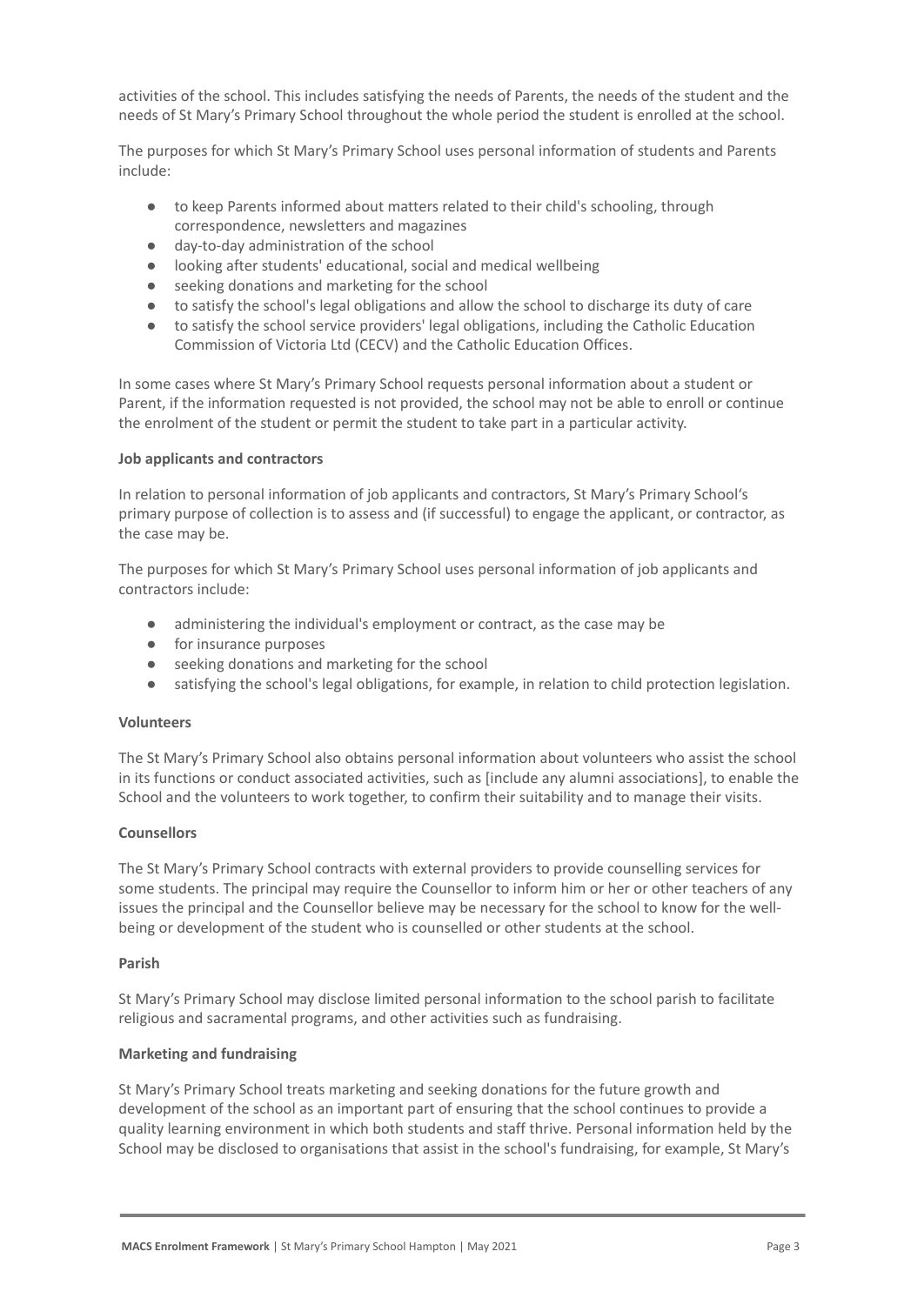Primary School's Foundation or alumni organisation [or, on occasions, external fundraising organisations].

Parents, staff, contractors and other members of the wider school community may from time to time receive fundraising information. School publications, like newsletters and magazines, which include personal information and sometimes people's images, may be used for marketing purposes.

# **Who might the school disclose personal information to and store your information with?**

St Mary's Primary School may disclose personal information, including sensitive information, held about an individual for educational, administrative and support purposes. This may include to:

- School service providers which provide educational, support and health services to the School, (either at the School or off campus) including the Catholic Education Commission of Victoria Ltd (CECV), Catholic Education Offices, specialist visiting teachers, volunteers, counsellors, sports coaches and providers of learning and assessment tools
- third party service providers that provide online educational and assessment support services, document and data management services, training and support services, hosting services, and software-as-a-services applications (such as the Integrated Catholic Online Network (ICON) and Google's G Suite)
- CECV and Catholic Education offices to discharge its responsibilities under the Australian Education Regulation 2013 (Regulation) and the Australian Education Act 2013 (Cth) (AE Act) relating to students with a disability
- other third parties which the school uses to support or enhance the educational or pastoral care services for its students or to facilitate communications with Parents
- another school including to its teachers to facilitate the transfer of a student
- Federal and State government departments and agencies
- health service providers
- recipients of School publications, such as newsletters and magazines
- student's parents or guardians and their emergency contacts
- assessment and educational authorities including the Australian Curriculum, Assessment and Reporting Authority
- anyone to whom you authorise the school to disclose information
- anyone who we are required or authorised to disclose the information to by law, including child protection laws.

# **Nationally Consistent Collection of Data on School Students with Disability**

The school is required by the Federal Australian Education Regulation (2013) and Australian Education Act 2013 (Cth) (AE Act) to collect and disclose certain information under the Nationally Consistent Collection of Data (NCCD) on students with a disability. The school provides the required information at an individual student level to the Catholic Education Offices and the CECV, as an approved authority. Approved authorities must comply with reporting, record keeping and data quality assurance obligations under the NCCD. Student information provided to the federal government for the purpose of the NCCD does not explicitly identify any student.

# **Sending and storing information overseas**

St Mary's Primary School may disclose personal information about an individual to overseas recipients, for instance, to facilitate a school exchange. However, the School will not send personal information about an individual outside Australia without:

- obtaining the consent of the individual; or
- otherwise complying with the Australian Privacy Principles or other applicable privacy legislation.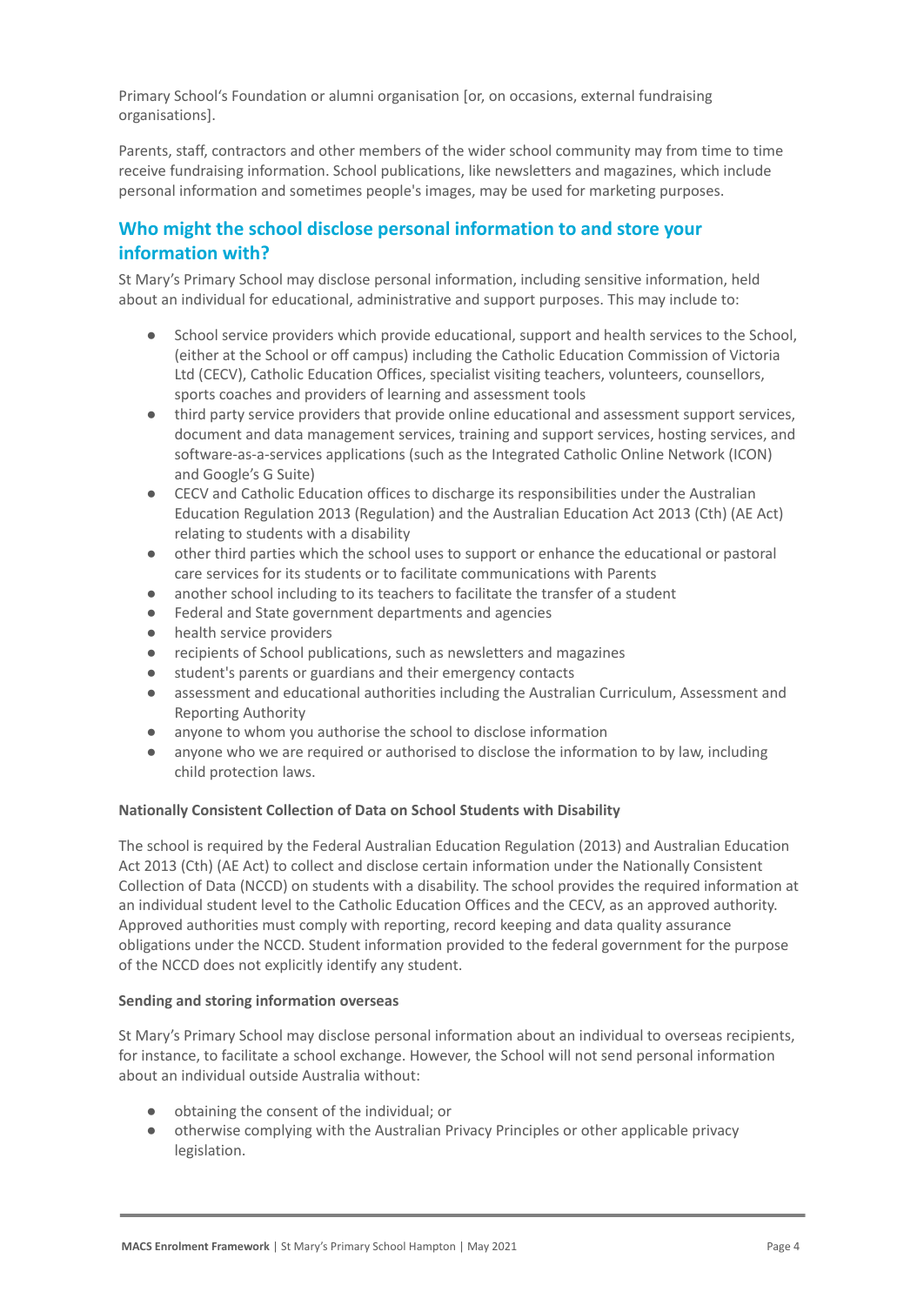St Mary's Primary School may from time to time use the services of third party online service providers (including for the delivery of services and third party online applications, or Apps relating to email, instant messaging and education and assessment, such as Google's G Suite, including Gmail) which may be accessible by you. Some personal information [including sensitive information] may be collected and processed or stored by these providers in connection with these services. These online service providers may be located in or outside Australia.

School personnel and the school's service providers, and the CECV and its service providers, may have the ability to access, monitor, use or disclose emails, communications (e.g. instant messaging), documents and associated administrative data for the purposes of administering the system and services ensuring their proper use.

The school makes reasonable efforts to be satisfied about the security of any personal information that may be collected, processed and stored outside Australia, in connection with any cloud and third party services and will endeavour to ensure the cloud is located in countries with substantially similar protections as the APPs.

Where personal and sensitive information is retained by a cloud service provider on behalf of CECV to facilitate Human Resources and staff administrative support, this information may be stored on servers located in or outside Australia.

#### **How does the school treat sensitive information?**

In referring to 'sensitive information', the school means: information relating to a person's racial or ethnic origin, political opinions, religion, trade union or other professional or trade association membership, philosophical beliefs, sexual orientation or practices or criminal record, that is also personal information; health information and biometric information about an individual.

Sensitive information will be used and disclosed only for the purpose for which it was provided or a directly related secondary purpose, unless you agree otherwise, or the use or disclosure of the sensitive information is allowed by law.

#### **Management and security of personal information**

St Mary's Primary School's staff are required to respect the confidentiality of students' and Parents' personal information and the privacy of individuals.

St Mary's Primary School has in place steps to protect the personal information the school holds from misuse, interference and loss, unauthorised access, modification or disclosure by use of various methods including locked storage of paper records and password access rights to computerised records. This includes responding to any incidents which may affect the security of the personal information it holds. If we assess that anyone whose information is affected by such a breach is likely to suffer serious harm as a result, we will notify them and the Office of the Australian Information Commissioner of the breach.

It is recommended that parents and the school community adopt secure practices to protect themselves. You should ensure that all passwords you use are strong and regularly updated and that your log in details are kept secure. Do not share your personal information with anyone without first verifying their identity and organisation. If you believe any of your personal information has been compromised, please let St Mary's Primary School know immediately.

#### **Access and correction of personal information**

Under the Privacy Act and the Health Records Act, an individual has the right to seek and obtain access to any personal information and health records respectively which St Mary's Primary School holds about them and to advise the school of any perceived inaccuracy. Students will generally be able to access and update their personal information through their Parents, but older students may seek access and correction themselves.